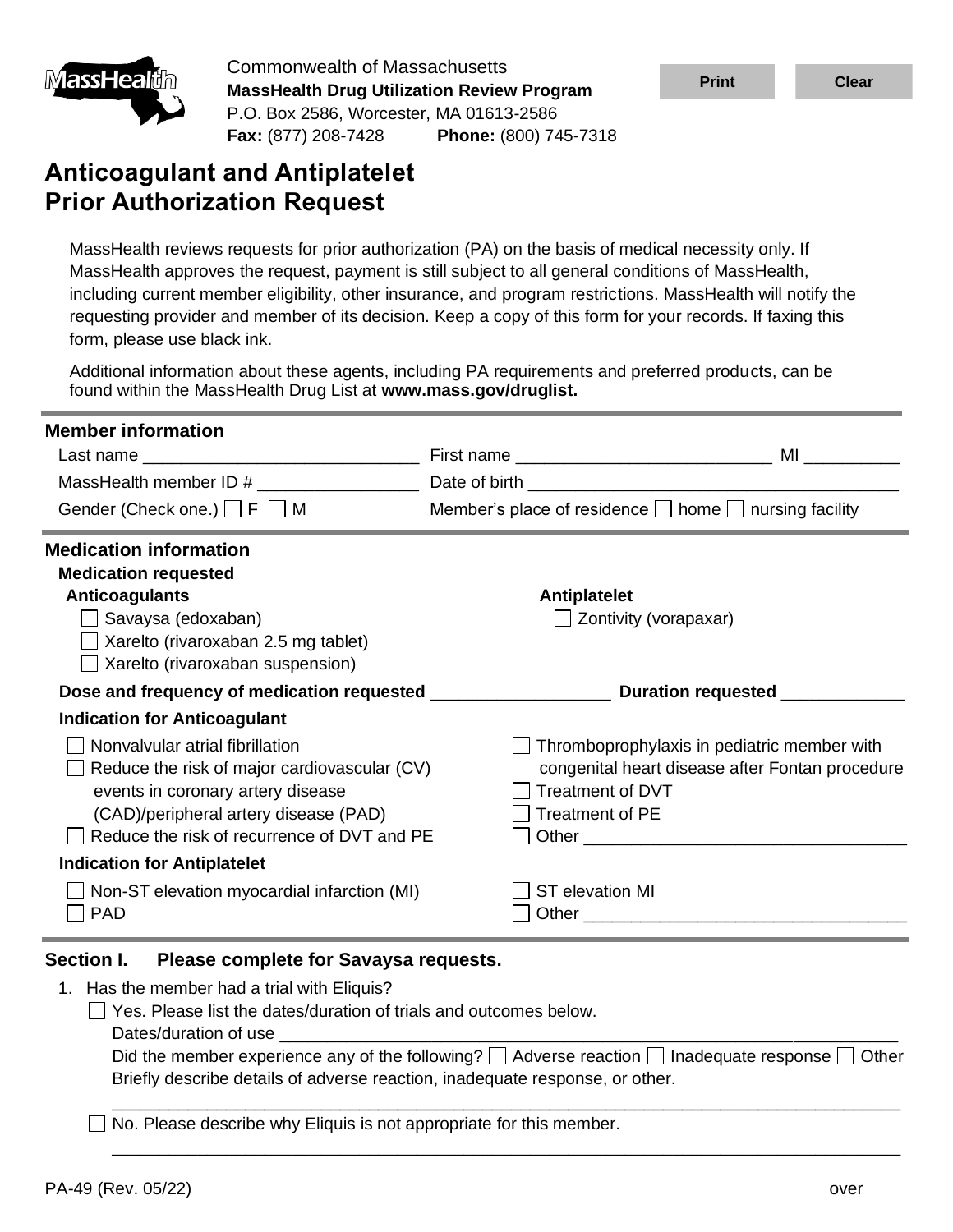| 2. Has the member had a trial with Pradaxa?                                                                                                                                                           |
|-------------------------------------------------------------------------------------------------------------------------------------------------------------------------------------------------------|
| $\Box$ Yes. Please list the dates/duration of trials and outcomes below.                                                                                                                              |
| Did the member experience any of the following? $\Box$ Adverse reaction $\Box$ Inadequate response $\Box$ Other<br>Briefly describe details of adverse reaction, inadequate response, or other.       |
| No. Please describe why Pradaxa is not appropriate for this member.<br>3. Has the member had a trial with Xarelto?                                                                                    |
| Yes. Please list the dates/duration of trials and outcomes below.<br>Dates/duration of use ________                                                                                                   |
| Did the member experience any of the following? $\Box$ Adverse reaction $\Box$ Inadequate response $\Box$ Other<br>Briefly describe details of adverse reaction, inadequate response, or other.       |
| No. Please describe why Xarelto is not appropriate for this member.                                                                                                                                   |
| Section II. Please complete for Xarelto 2.5 mg tablet requests.                                                                                                                                       |
| Is the member receiving concurrent aspirin therapy?                                                                                                                                                   |
| $\Box$ No                                                                                                                                                                                             |
| Section III. Please complete for Xarelto suspension requests for treatment or reduction of risk of<br>recurrent DVT and/or PE in pediatric members.<br><b>Date Date</b>                               |
| 2. Has the member received or will the member receive ≥ five days of injectable or intravenous anticoagulation<br>prior to starting Xarelto suspension? □ Yes □ No                                    |
| 3. For members $\geq$ 12 years and < 18 years of age, has the member had a trial with Pradaxa capsules?<br>Yes. Please list the dates/duration of trials and outcomes below.<br>Dates/duration of use |
| Did the member experience any of the following? $\Box$ Adverse reaction $\Box$ Inadequate response $\Box$ Other<br>Briefly describe details of adverse reaction, inadequate response, or other.       |
| No. Please describe why Pradaxa is not appropriate for this member, or describe if there is medical<br>necessity for the suspension formulation of Xarelto.                                           |
| 4. For members whose current weight is $\geq$ 30 kg, is there a medical necessity for the suspension formulation?<br>$\Box$ Yes $\Box$ No                                                             |
|                                                                                                                                                                                                       |
| Section IV. Please complete for Xarelto suspension requests for thromboprophylaxis in<br>pediatric patients with congenital heart disease after the Fontan procedure.                                 |
|                                                                                                                                                                                                       |
| 2. For members whose current weight is $\geq 50$ kg, is there a medical necessity for the suspension formulation?<br>Yes $\Box$ No                                                                    |

Please explain. \_\_\_\_\_\_\_\_\_\_\_\_\_\_\_\_\_\_\_\_\_\_\_\_\_\_\_\_\_\_\_\_\_\_\_\_\_\_\_\_\_\_\_\_\_\_\_\_\_\_\_\_\_\_\_\_\_\_\_\_\_\_\_\_\_\_\_\_\_\_\_\_\_